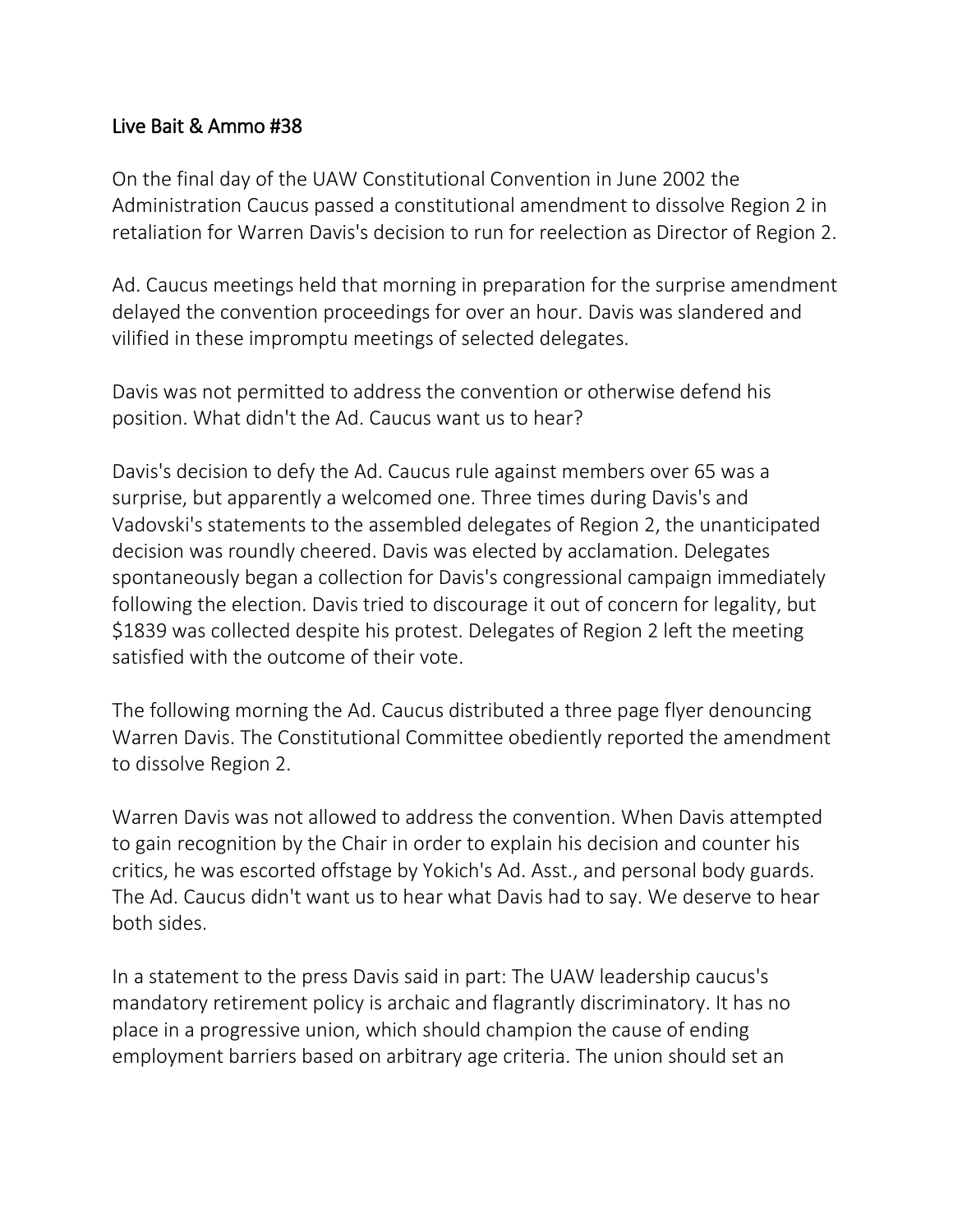example in this regard, not defend a rule that bars members 65 and older from running for International office.

No one can imagine a union leadership in this day and age stating publicly, 'We have not had women in our leadership body, and we intend to keep it that way because we think their exclusion works well.' Nor can anyone imagine a union leadership today stating publicly, 'We have not had African Americans in our leadership body and we intend to keep it that way because we think their exclusion works well.' Either of these statements are so outrageously reactionary, reprehensible, and contrary to everything that the union movement stands for that anyone voicing them would be repudiated and denounced by union members and the public as a whole.

Yet here we have the Administration Caucus saying, in effect, 'We have not permitted members over 65 years of age to be elected to our leadership body and we intend to keep it that way because we think their exclusion works well.' Such thinking reflects a Stone Age mentality and has no legitimate place in today's world.

My election was certified and no questions have been raised concerning its integrity or legality. Leaving aside all personal attacks against me, the UAW Administration Caucus has a question they should answer. How can they defend a rule that so clearly violates the idea that age, by itself, should never be a criteria for leadership?

I have long been aware of the mandatory retirement rule. I never liked it and I never voted for it, but no one that I know who reached the age of ineligibility challenged it. I decided to do so.

I'm fully aware of the value of bringing younger workers into the union leadership. I also believe that there is an essential role to be played by older and experienced trade unionists in the leadership. There has to be the proper balance and mix between the two groups. Who is to decide what that is? I say it is the responsibility of the delegates, not top leaders acting autocratically and irresponsibly by vetoing what the delegates have democratically decided. It is not easy to be in a fight against the leadership of a union with whom I served for so many years, but it is a fight that has to be waged.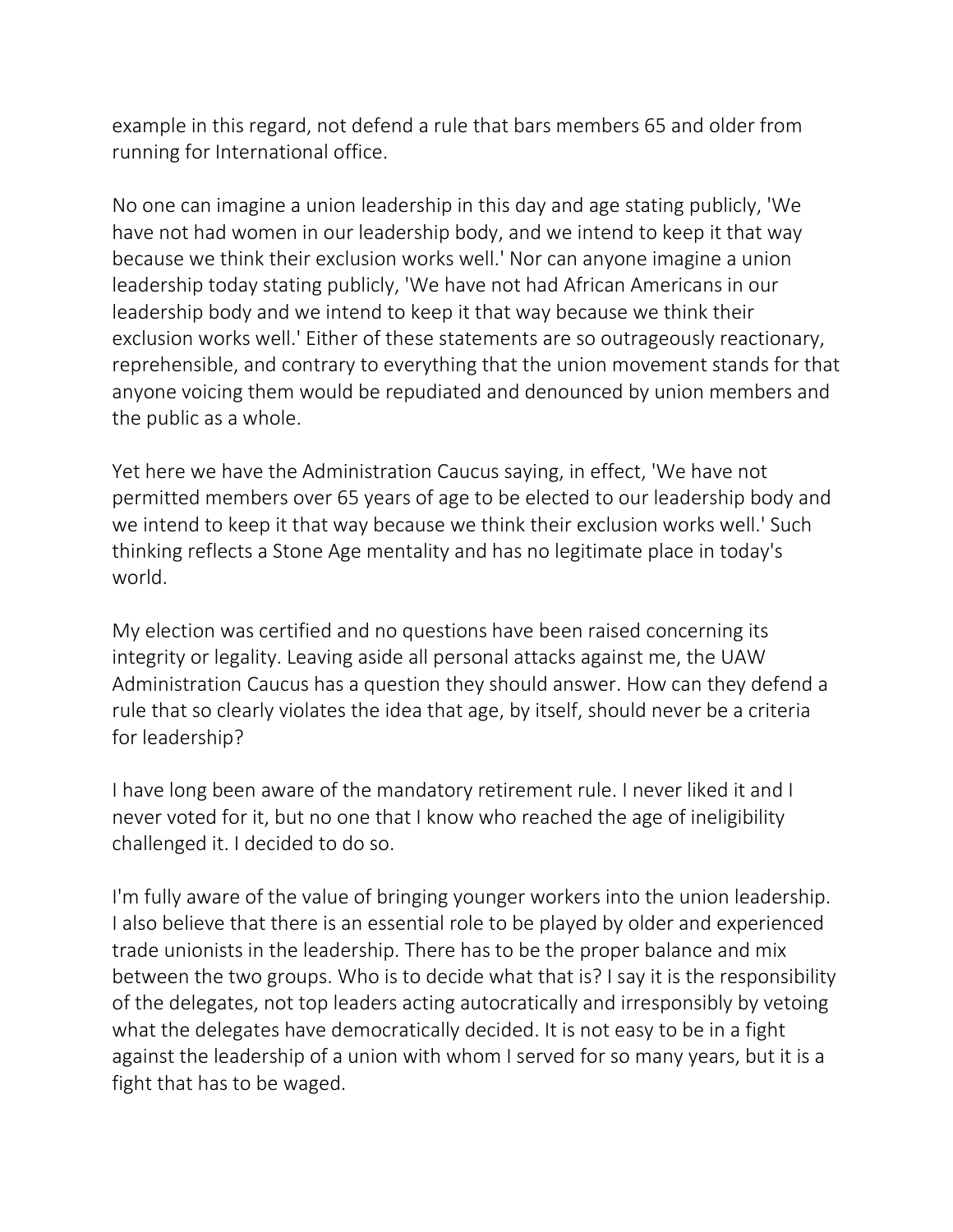I heard Ad. Caucus followers say that Davis had always been a snake, disloyal, and untrustworthy. But none of the delegates who I heard defame his character were from Region 2 or had any personal experience with Warren Davis. Ad Caucus followers were merely parroting the slander of the ruling party. Why was Davis a pariah on the UAW International Executive Board?

Upon investigation I learned that Davis had opposed the Saturn agreement which broke the pattern contract and established a local union dominated by appointees rather than elected representatives.

In 1984 he presented a position paper to the UAW International Executive Board denouncing the Quality of Work Life program as a tactic to undermine the Union. He stated in part: QWL is a sophisticated management control strategy which aims to make workers police themselves and each other on management's behalf. If workers can be brought to identify with management's productivity goals, they will bring pressure to bear against the less productive workers and against militants who resist speed-up. Greater worker identification with production, and the company's improved access to worker's job knowledge, will make management less vulnerable to slow downs or any power of the worker to resist management pressure on the job.

QWL divides our membership. It creates a group of employees who are treated like a privileged class within the bargaining unit. It provides easy access to those whose main ambition is to get management jobs to call themselves to the attention of management. It even gives the member who is bucking for foreman a legitimate avenue for reporting on his fellow workers.

Davis's position against cooperative programs is a fundamental conflict with the Ad. Caucus. He did not believe that neutrality agreements in regards to organizing drives could be had without a price. He made it clear that he believed partnerships between union and management involved a dangerous compromise.

In 1998 Davis spearheaded a campaign to improve Workers Compensation laws in the state of Ohio. The most egregious Workers Comp bill ever passed by the Ohio legislature was overturned. More than 400,000 signatures were collected to put the issue before voters. The anti labor legislation was soundly defeated. The